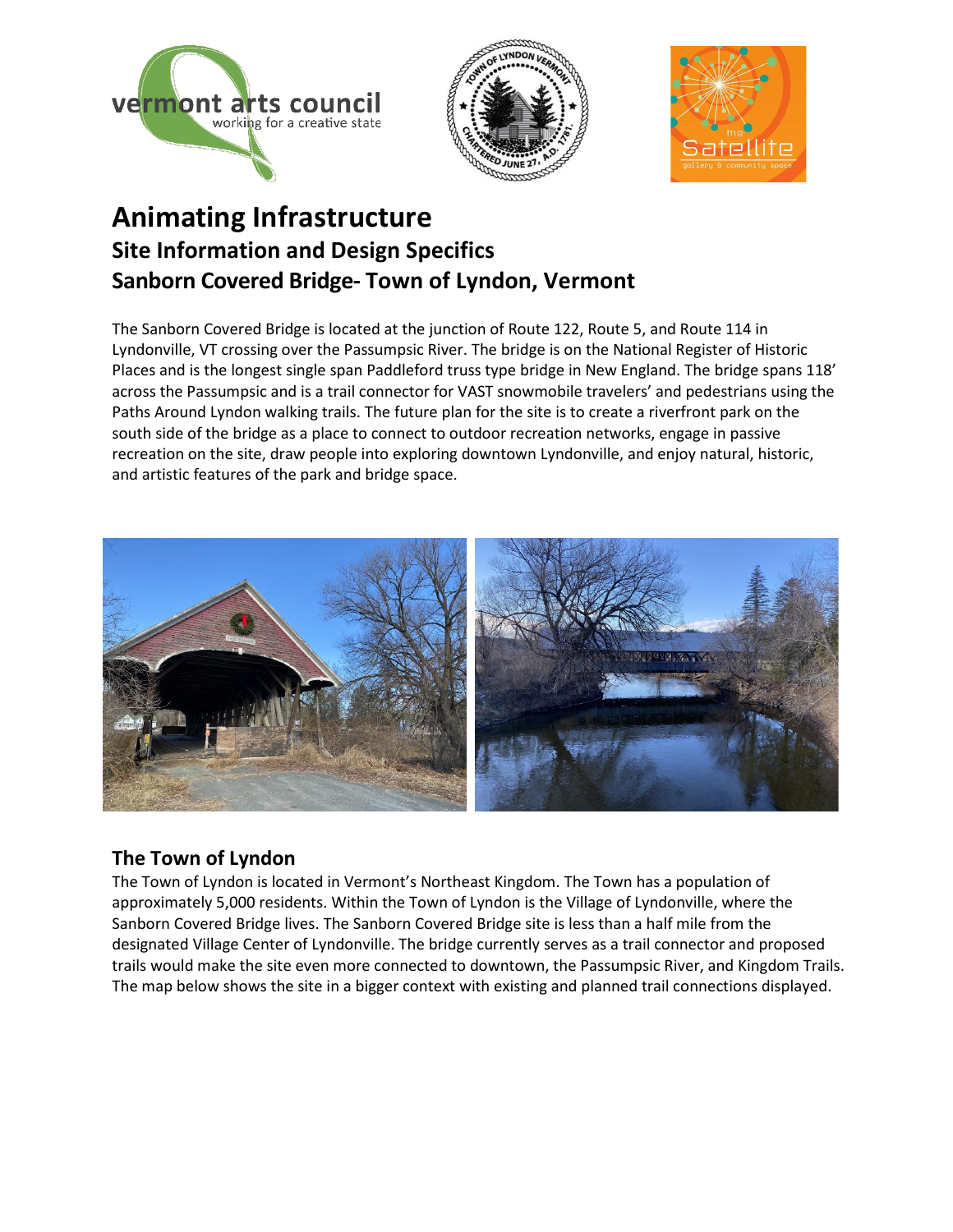

Sanborn Covered Bridge Revitalization Project Location Map

#### **History of Sanborn Bridge**

The Sanborn Covered Bridge was built in 1869 on Center Street. Some maps still refer to the bridge as Centre Covered Bridge. The bridge originally linked Lyndon Center with the fields that laid on the other side of the river, where downtown Lyndonville is now located. Up until 1960, the bridge was a primary link between Lyndon Center and Lyndonville.

In 1960, the Town upgraded the road and bridge along the portion of Route 122 where the bridge stood, and the Sanborn Covered Bridge was deemed obsolete. Luckily, a local landowner acquired the bridge and moved it to its current location adjacent to Route 5/Main Street. Many locals can remember watching the bridge move through town in 1960, recalling exactly where they stood as the bridge moved slowly from Center Street to Main Street.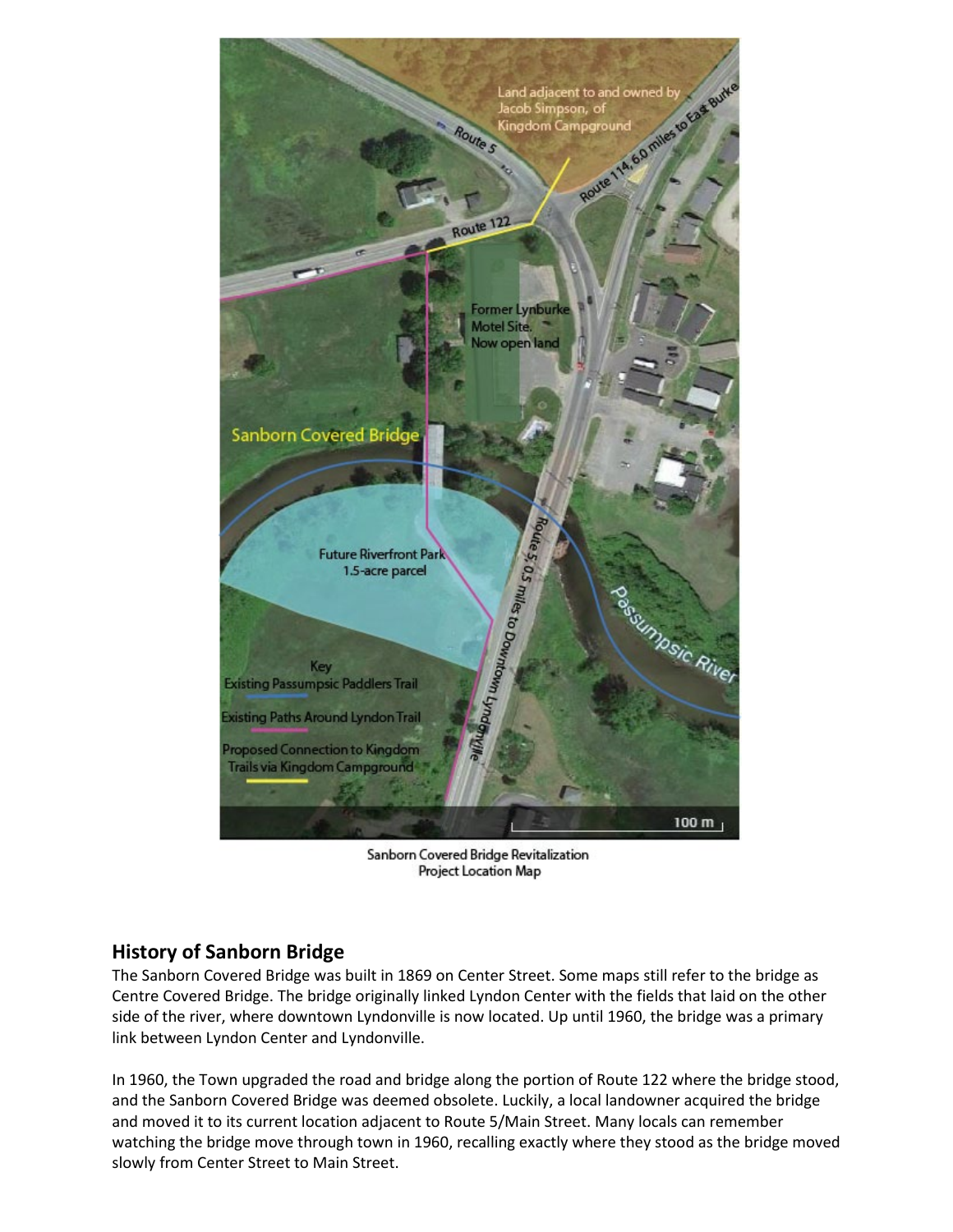Since 1960, the bridge has been in private ownership, changing hands a few times as the land on the north side of the bridge changed hands. The last private owners, Arthur and Jeannie Elliott, owned the bridge from 1975 to 2021. In 2014 emergency repairs were conducted by Tim Andrews, of the National Society for the Preservation of Covered Bridges, to keep this historically significant one-of-a-kind bridge from falling into the Passumpsic River.

In 2021, the Town Selectboard reevaluated the Town's assets and determined that ownership of the Sanborn Covered Bridge was not only in the best interest of the bridge (municipal ownership opened up funding opportunities for its restoration) but in the best interest of the town. Lyndon is known as the "Covered Bridge Capital of the Northeast Kingdom" with only one bridge fewer than the town with the most in Vermont. The bridges are a huge tourist draw and can be leveraged to spark additional economic development in downtown Lyndonville.



Bridge moving through Lyndon in 1960.

### **Local Ecology, Local Economy**

The Sanborn Covered Bridge spans the Passumpsic River, a 22.7 -mile-long tributary of the Connecticut River. Though primarily a Caledonia County river, it is the only river to flow through all three counties of the Northeast Kingdom. It is home to several native species of animals including native Brown Trout, Brook Trout, Rainbow Trout, and native plants including sedges, panic grasses, and Jointweed.

Up until the 2010's Lyndon's local economy was mainly focused on farming, forestry, and manufacturing. One of the last major manufacturers in Lyndon closed its doors in 2014. Very recently, with the spike in tourism to Kingdom Trails in East Burke, Lyndon has begun to embrace its role as a hub community for outdoor recreation and tourism. Small shops and services catering to the needs of visitors seeking authentic outdoor recreation experiences have popped up, and unique historical sites, such as the five covered bridges, have had increased visitation.